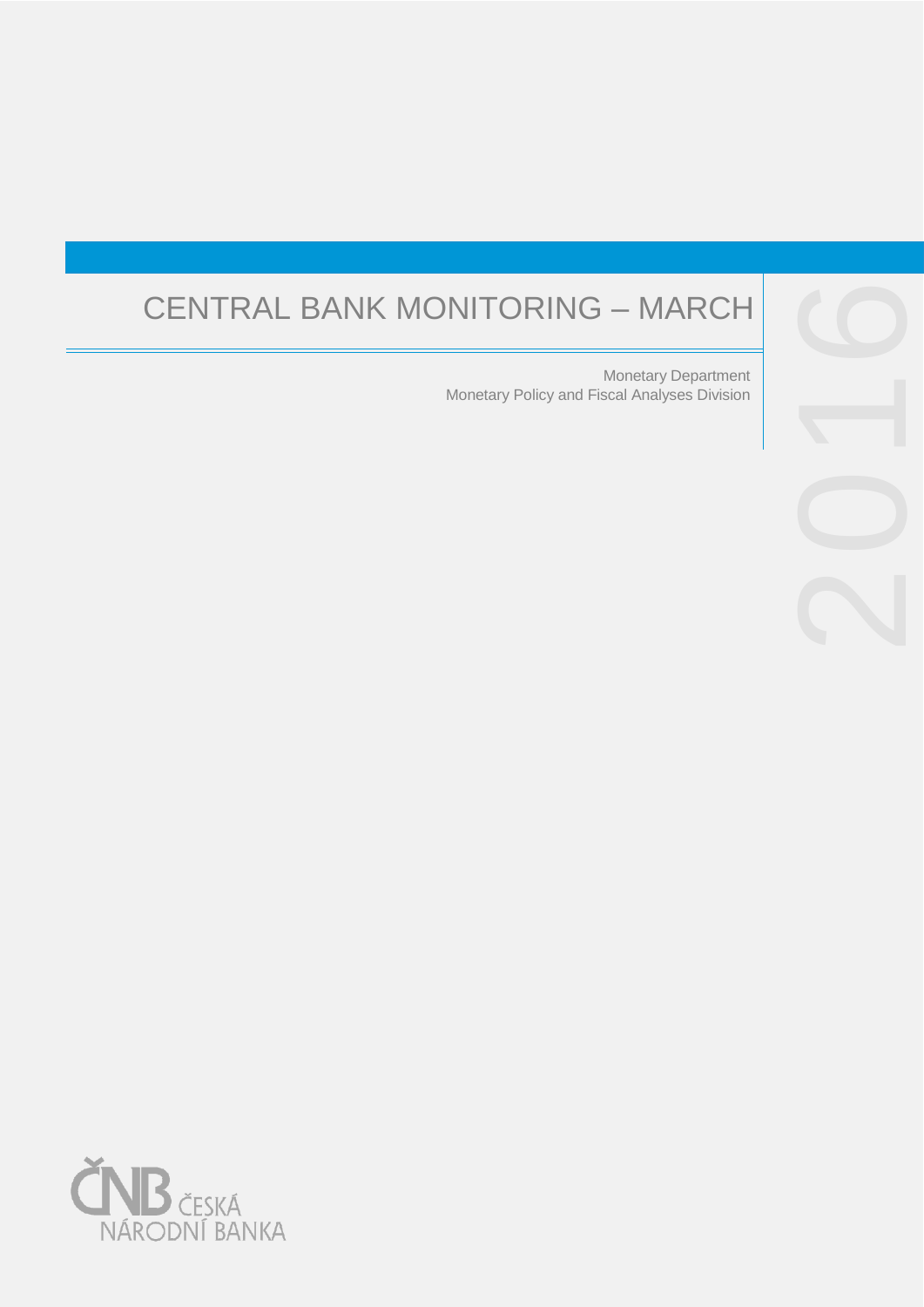#### **In this issue**

*Most countries are feeling the risks and effects of the global economic slowdown, and their central banks are being forced to ease monetary policy further. Negative interest rates, which are being used as an unconventional monetary policy instrument in some countries, are a widely discussed topic in terms of both the potential spread of their use to other central banks and their possible reduction deeper into negative figures. Still low oil prices are affecting inflation, and some banks are facing low inflation expectations. The ECB introduced a package of measures aimed at easing monetary policy, the Riksbank lowered its key rate further into negative territory and the RBNZ cut its key monetary policy rate. Other central banks left their conventional and unconventional measures unchanged. Thanks to the improving condition of the US economy, the Fed embarked on a different path, increasing its key interest rate in December 2015.*

*Starting with this issue of CBM, our introductory survey of monetary policy developments at selected central banks includes the Bank of Canada. As a consequence,* Spotlight *discusses the monetary policy of the Canadian central bank. Our* Selected Speech *summarises the views of Stanley Fischer, Vice Chair of the Board of Governors of the Federal Reserve System, on the issue of low interest rates.*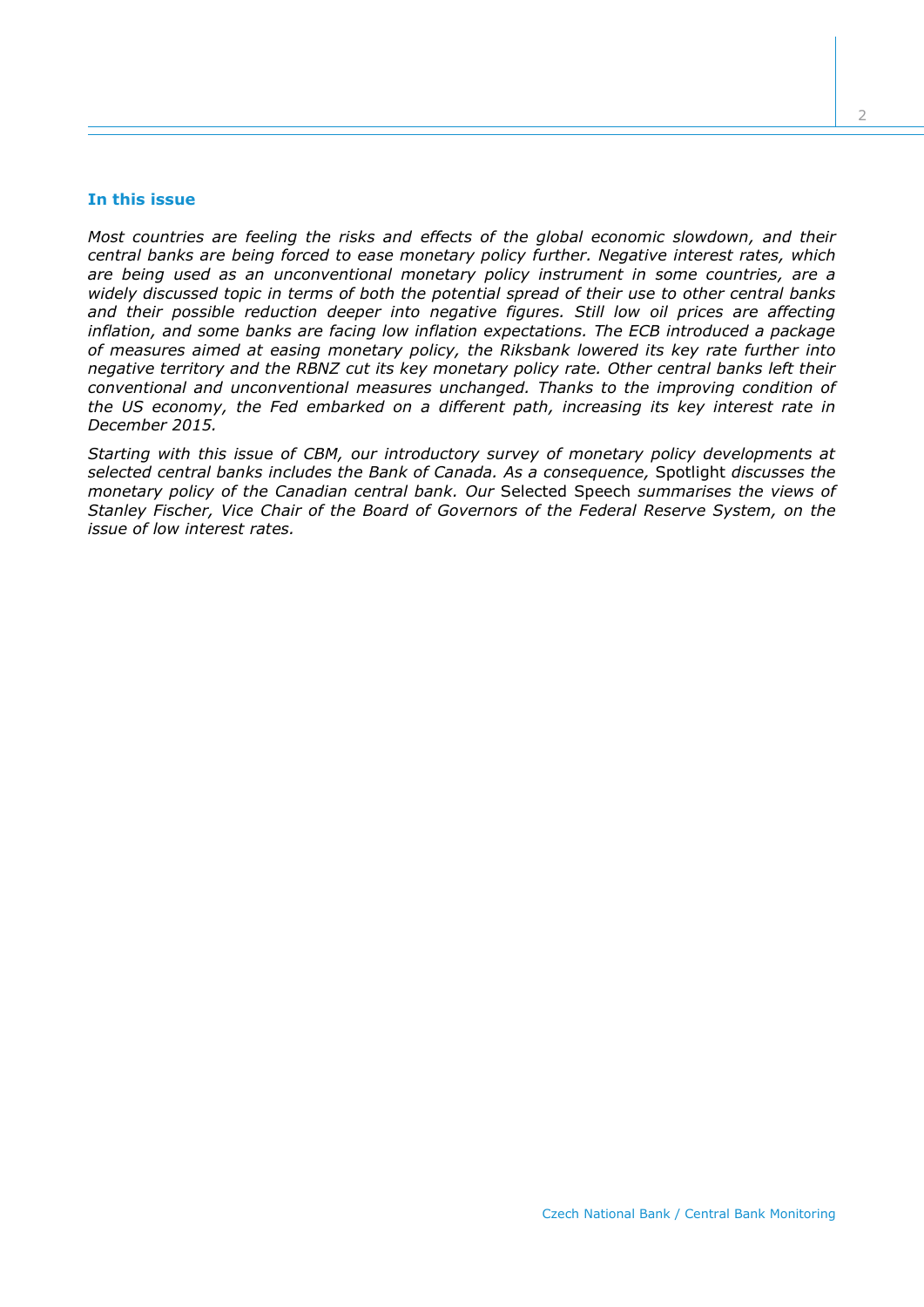# **1. LATEST MONETARY POLICY DEVELOPMENTS AT SELECTED CENTRAL BANKS**

#### **Key central banks of the Euro-Atlantic area**

|                                                                                                                                                                                                                                                                                                                                                                                                                                               | Euro area (ECB)                                  | <b>USA (Fed)</b>                                                 | <b>United Kingdom (BoE)</b>                          |  |  |  |
|-----------------------------------------------------------------------------------------------------------------------------------------------------------------------------------------------------------------------------------------------------------------------------------------------------------------------------------------------------------------------------------------------------------------------------------------------|--------------------------------------------------|------------------------------------------------------------------|------------------------------------------------------|--|--|--|
| Inflation target                                                                                                                                                                                                                                                                                                                                                                                                                              | $< 2\%$ <sup>1</sup>                             | $2\%^{2}$                                                        | 2%                                                   |  |  |  |
| <b>MP</b> meetings<br>(rate changes)                                                                                                                                                                                                                                                                                                                                                                                                          | $21$ Jan $(0.00)$<br>10 Mar (-0.05); $(-0.10)^3$ | 15-16 Dec <sup>5</sup> (0.25)<br>$26 - 27$ Jan $(0.00)$          | $9-10$ Dec $(0.00)$<br>14 Jan (0.00)<br>4 Feb (0.00) |  |  |  |
| <b>Current basic rate</b>                                                                                                                                                                                                                                                                                                                                                                                                                     | $0.00\%$ ; -0.40% <sup>3</sup>                   | $0.25 - 0.50\%$                                                  | 0.50%                                                |  |  |  |
| <b>Latest inflation</b>                                                                                                                                                                                                                                                                                                                                                                                                                       | $-0.2\%$ (Feb 2016) <sup>4</sup>                 | 1.4% (Jan 2016)                                                  | 0.3% (Jan 2016)                                      |  |  |  |
| <b>Expected MP meetings</b>                                                                                                                                                                                                                                                                                                                                                                                                                   | 21 Apr<br>2 Jun                                  | 15–16 Mar <sup>5</sup><br>26-27 Apr<br>14 $-15$ Jun <sup>5</sup> | 17 Mar<br>14 Apr<br>12 May                           |  |  |  |
| Other expected events                                                                                                                                                                                                                                                                                                                                                                                                                         | $2$ Jun:<br>publication of forecast              | 13 Apr: publication of Beige<br>Book                             | 12 May: publication of<br><b>Inflation Report</b>    |  |  |  |
| Expected rate movements <sup>6</sup>                                                                                                                                                                                                                                                                                                                                                                                                          | $\rightarrow$                                    |                                                                  |                                                      |  |  |  |
| <sup>1</sup> ECB definition of price stability "below, but close to $2\%$ "; <sup>2</sup> January 2012 definition of inflation target; <sup>3</sup> deposit<br>rate; <sup>4</sup> flash estimate; <sup>5</sup> meeting associated with summary of FOMC economic forecasts and press conference given<br>by FOMC Chairman; <sup>6</sup> direction of expected change in rates in next three quarters taken from Consensus Forecasts<br>survey. |                                                  |                                                                  |                                                      |  |  |  |



At its meeting in March, the **ECB** introduced a package of measures aimed at further easing monetary conditions. The key interest rate was lowered by 5 bp to zero, the deposit facility rate by 10 bp to -0.40% and the marginal lending facility rate by 5 bp to 0.25% with effect from 16 March. At the same time, the ECB decided to expand the monthly purchases under the asset purchase programme by EUR 20 billion to EUR 80 billion. Investment grade eurodenominated bonds issued by non-bank corporations will now be eligible for regular purchases. Also announced was the launch of targeted longer-term refinancing operations (TLTRO II), each with a maturity of four years, starting in June 2016.

As expected, the **Fed** raised interest rates by 25 bp in December. The target range for its key interest rate is now 0.25%–0.50%. Further increases in rates are to be gradual rather than mechanical. Excess liquidity will be sterilised using an overnight reverse repo facility in virtually unlimited amounts. The Fed left interest rates unchanged in January. Economic growth has moved in the anti-inflationary direction since the December forecast. According to the Fed, inflation will be low in the near term and fulfilment of the 2% target is being postponed due to low commodity prices. Employment continues to grow at a fast pace, while economic growth slowed at the end of the year.

The **BoE** left its key interest rate at 0.50% and maintained the size of its securities holdings at GBP 375 billion. Inflation switched from negative to slightly positive at the end of 2015, reaching 0.2% in December. The BoE expects it to remain below 1% until the end of this year. Annual GDP growth slowed to less than 2% in 2014 Q4. This was due mainly to slower growth in credit-sensitive components of demand such as housing investment, reduced growth in government consumption and lower demand for exports due to appreciation of sterling.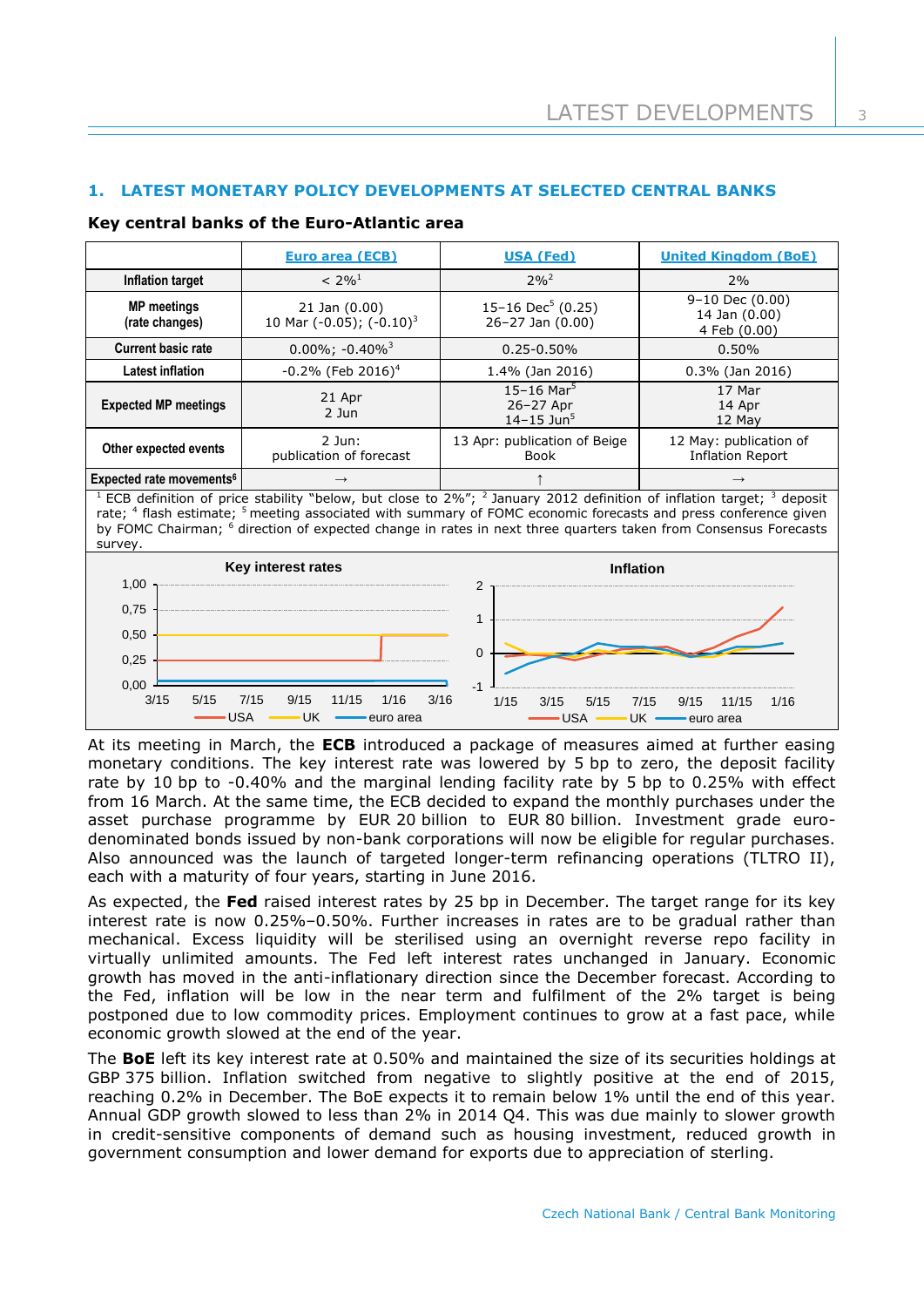|                                                                                                                                                                                                                                    | <b>Sweden (Riksbank)</b>                         | <b>Hungary (MNB)</b>                               | <b>Poland (NBP)</b>                               |  |  |  |  |
|------------------------------------------------------------------------------------------------------------------------------------------------------------------------------------------------------------------------------------|--------------------------------------------------|----------------------------------------------------|---------------------------------------------------|--|--|--|--|
| Inflation target                                                                                                                                                                                                                   | 2%                                               | 3%                                                 | 2.5%                                              |  |  |  |  |
| <b>MP</b> meetings<br>(rate changes)                                                                                                                                                                                               | 14 Dec (0.00)<br>10 Feb (-0.15)                  | 15 Dec (0.00)<br>26 Jan (0.00)<br>23 Feb (0.00)    | $13-14$ Jan $(0.00)$<br>$2 - 3$ Feb $(0.00)$      |  |  |  |  |
| <b>Current basic rate</b>                                                                                                                                                                                                          | $-0.50%$                                         | 1.35%                                              | 1.50%                                             |  |  |  |  |
| <b>Latest inflation</b>                                                                                                                                                                                                            | 0.8% (Jan 2016)                                  | 0.9 % (Jan 2016)                                   | $-0.7\%$ (Jan 2016)                               |  |  |  |  |
| <b>Expected MP meetings</b>                                                                                                                                                                                                        | 20 Apr                                           | 22 Mar                                             | $10-11$ Mar<br>$5-6$ Apr<br>$12-13$ May           |  |  |  |  |
| Other expected events                                                                                                                                                                                                              | 21 Apr: publication of<br>Monetary Policy Report | 22 Mar: publication of<br><b>Inflation Report</b>  | 14 Mar: publication of<br><b>Inflation Report</b> |  |  |  |  |
| Expected rate movements <sup>1</sup>                                                                                                                                                                                               | $\rightarrow$                                    | $\rightarrow$                                      | $\rightarrow$                                     |  |  |  |  |
| <sup>1</sup> Direction of expected change in rates in coming quarter taken from Consensus Forecasts survey.                                                                                                                        |                                                  |                                                    |                                                   |  |  |  |  |
| Key interest rates<br>3,00<br>2,00                                                                                                                                                                                                 |                                                  | <b>Inflation</b><br>$\overline{2}$<br>$\mathbf{1}$ |                                                   |  |  |  |  |
| 1,00<br>$\Omega$<br>0,00<br>-1<br>$-1,00$<br>$-2$<br>9/15<br>11/15<br>3/15<br>5/15<br>7/15<br>1/16<br>3/16<br>1/15<br>3/15<br>7/15<br>9/15<br>5/15<br>11/15<br>1/16<br><b>HUN</b><br>POL<br>SWE<br><b>HUN</b><br><b>SWE</b><br>POL |                                                  |                                                    |                                                   |  |  |  |  |

#### **Selected central banks of inflation-targeting EU countries**

At its February meeting, the **Riksbank** surprisingly lowered its key interest rate further into negative territory – by 15 bp to -0.50%. The markets had expected only a 10 bp cut. The Riksbank is continuing to purchase government bonds in accordance with the plan announced in October and is now reinvesting maturities and coupons from the government bond portfolio. According to the Riksbank's outlook, the period of low inflation this year will be even more prolonged, despite relatively good economic growth and falling unemployment. Specifically, CPIF inflation and CPI inflation have been revised from 1.7% to 1.3% and from 1.3% to 0.7% respectively in 2016. The inflation target is expected to be fulfilled in 2017. The Riksbank is ready to ease monetary policy further and intervene in the foreign exchange market (for more details see *News*).

The **MNB** left its key rate at a historical low of 1.35%. According to the flash estimate, the Hungarian economy grew by 3.2% year on year in Q4, supported by growth in retail sales and rising industrial production. Despite having slowed in Q2 and Q3, the economy showed a growth rate of close to 3% in 2015 as a whole. The MNB expects slower growth in the first half of 2016, due mainly to a drop in government investment related to a decrease in the drawdown of EU funds. Growth will then recover due to higher exports and growth-supporting programmes. The MNB continues to expect inflation to remain well below the 3% target and approach it only at the end of 2017.

The **NBP** kept its interest rate unchanged at 1.50% in January and February. Economic growth continues (3.9% in Q4), driven mainly by consumption supported by a robust labour market. The Polish economy grew by 3.6% in 2015 as a whole. Inflation remains negative (-0.7% in January), mainly because of low commodity prices. Inflation expectations are still very low. The NBP expects inflation to remain negative in the coming quarters, with core inflation increasing gradually. It will be supported by stable economic growth and favourable labour market conditions.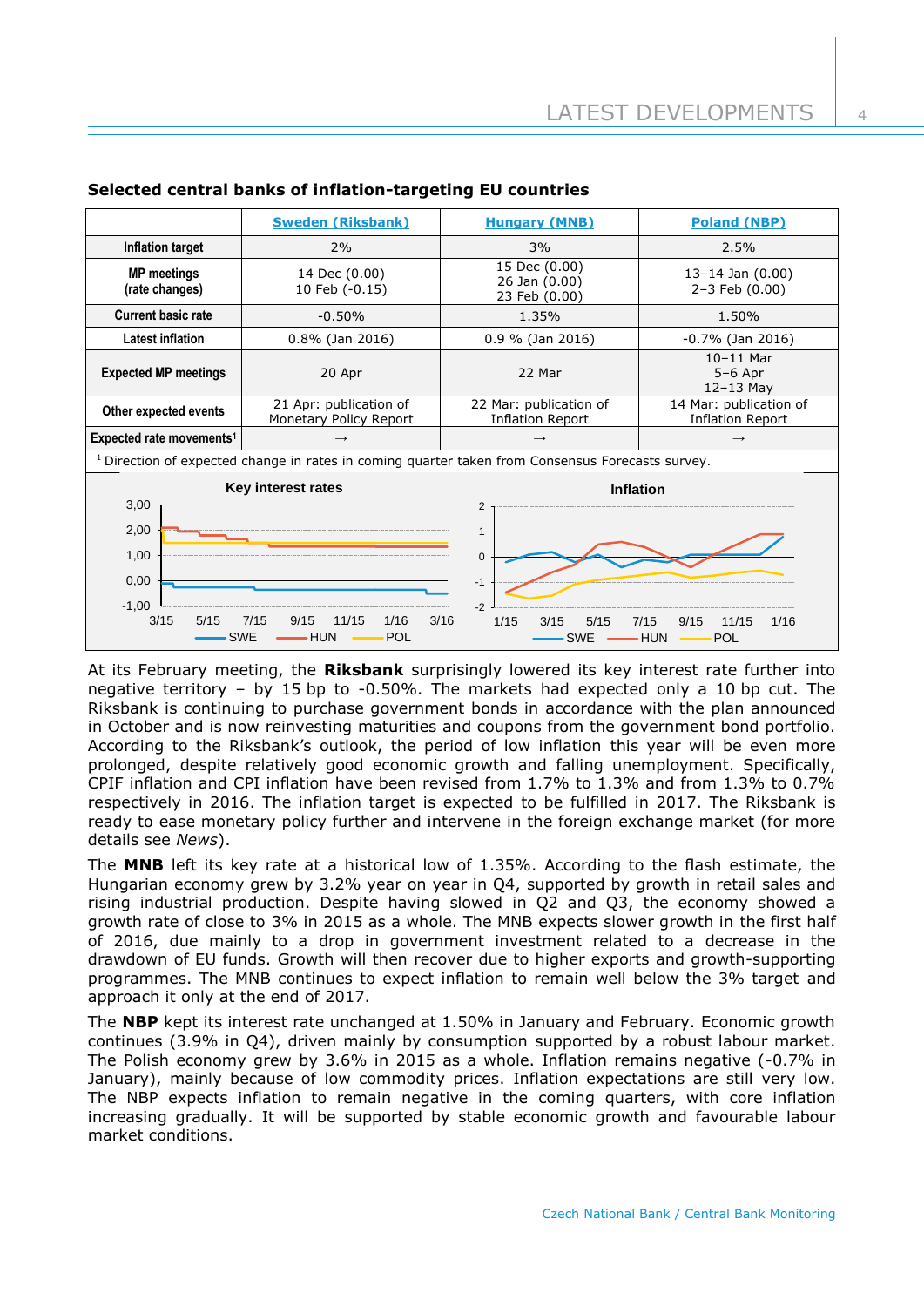|                                                                                                                                                                                                                     | <b>Norway (NB)</b>     | <b>Switzerland (SNB)</b>                                                  | <b>New Zealand (RBNZ)</b>                             | <b>Canada (BoC)</b>                              |  |  |  |
|---------------------------------------------------------------------------------------------------------------------------------------------------------------------------------------------------------------------|------------------------|---------------------------------------------------------------------------|-------------------------------------------------------|--------------------------------------------------|--|--|--|
| Inflation target                                                                                                                                                                                                    | 2.5%                   | $0 - 2%$                                                                  | 2%                                                    | 2%                                               |  |  |  |
| <b>MP</b> meetings<br>(rate changes)                                                                                                                                                                                | 17 Dec (0.00)          | 10 Dec (0.00)                                                             | 10 Dec (-0.25)<br>28 Jan (0.00)<br>10 Mar (-0.25)     | 20 Jan (0.00)<br>9 Mar (0.00)                    |  |  |  |
| <b>Current basic rate</b>                                                                                                                                                                                           | 0.75%                  | from $-1.25$ to $-0.25\%$ <sup>1</sup>                                    | 2.25%                                                 | 0.5%                                             |  |  |  |
| <b>Latest inflation</b>                                                                                                                                                                                             | 3.0% (Jan 2016)        | 1.3%% (Jan 2016)                                                          | $0.1\%$ (2015 Q4)                                     | 2.0% (Jan 2016)                                  |  |  |  |
| <b>Expected MP meetings</b>                                                                                                                                                                                         | 17 Mar<br>$23$ Jun     | 17 Mar<br>16 Jun                                                          | 28 Apr<br>9 Jun                                       | 13 Apr<br>25 May                                 |  |  |  |
| Other expected events                                                                                                                                                                                               | 17 Mar: publication of | 23 Mar: publication of<br>Monetary Policy Report   Monetary Policy Report | 9 Jun: publication of<br>Monetary Policy<br>Statement | 13 Apr: publication of<br>Monetary Policy Report |  |  |  |
| <b>Expected rate</b><br>movements <sup>2</sup>                                                                                                                                                                      |                        |                                                                           |                                                       |                                                  |  |  |  |
| Chart displays centre of band; <sup>2</sup> direction of expected change in rates in coming quarter taken from Consensus<br>Forecasts survey or, in the case of New Zealand, from RBNZ survey.                      |                        |                                                                           |                                                       |                                                  |  |  |  |
| Key interest rates<br><b>Inflation</b>                                                                                                                                                                              |                        |                                                                           |                                                       |                                                  |  |  |  |
| 4<br>3<br>3<br>2<br>2<br>1<br>$\mathbf 0$<br>$\Omega$<br>$-1$<br>$-2$<br>$-1$                                                                                                                                       |                        |                                                                           |                                                       |                                                  |  |  |  |
| 3/15<br>11/15<br>5/15<br>7/15<br>9/15<br>1/16<br>3/16<br>1/15<br>3/15<br>7/15<br>9/15<br>5/15<br>11/15<br>1/16<br><b>NOR</b><br><b>CHE</b><br><b>NZL</b><br>CAN<br><b>NOR</b><br><b>CHE</b><br><b>NZL</b><br>$-CAN$ |                        |                                                                           |                                                       |                                                  |  |  |  |

#### **Other selected inflation-targeting countries**

The **NB** kept its key interest rate unchanged at 0.75%. The effects of the fall in oil prices on the Norwegian economy are gradually becoming evident. Expectations regarding household consumption and private sector investment have decreased. Although expansionary fiscal policy is acting in the opposite direction, positively affecting demand for goods and services, the overall growth prospects are worse than expected by the NB and unemployment will rise slightly compared to the September forecast. The countercyclical capital buffer rate remains at the level of 1.5% set in June 2015 and will become effective on 30 June 2016.

At its December meeting, the **SNB** left the target range for the key monetary policy interest rate (3M LIBOR) at between -1.25% and -0.25%. The interest rate on sight deposits remained at -0.75%. The SNB remains ready to intervene in the foreign exchange market. The inflation forecast differed little from that of September, with an inflation rate of -0.5% and 0.3% expected in 2016 and 2017 respectively. The SNB expects economic growth of 1.5% this year, thanks mainly to robust domestic demand.

The **RBNZ** lowered its key monetary policy rate by 0.25 pp in both December and March to a current level of 2.25% because of low inflation (0.1% in Q4) and the risk of a decline in inflation expectations. It [did not rule out](http://www.rbnz.govt.nz/news/2016/03/official-cash-rate-reduced-to-2-25-percent) easing monetary policy further. According to the RBNZ, inflation, which is being affected mainly by the drop in oil prices and the decline in other import prices, will not move inside the tolerance band (i.e. 1.0%–3.0%) until the end of 2016. Although house price inflation in Auckland has moderated, housing market pressures have been building in some other regions.

The **Bank of Canada** (BoC) is covered for the first time in this issue of CBM. Its monetary policy past and present is discussed in *Spotlight*. The BoC left its key rate unchanged at 0.5% in both January and March. Although low oil prices are dampening growth in Canada, the GDP growth of 0.2% recorded in Q4 exceeded the low expectations. The BoC expects GDP to grow by 1.4% this year and by 2.4% in 2017. CPI inflation in Canada stood at 2% year on year in January, but the BoC expects it to be below the targeted level during 2016.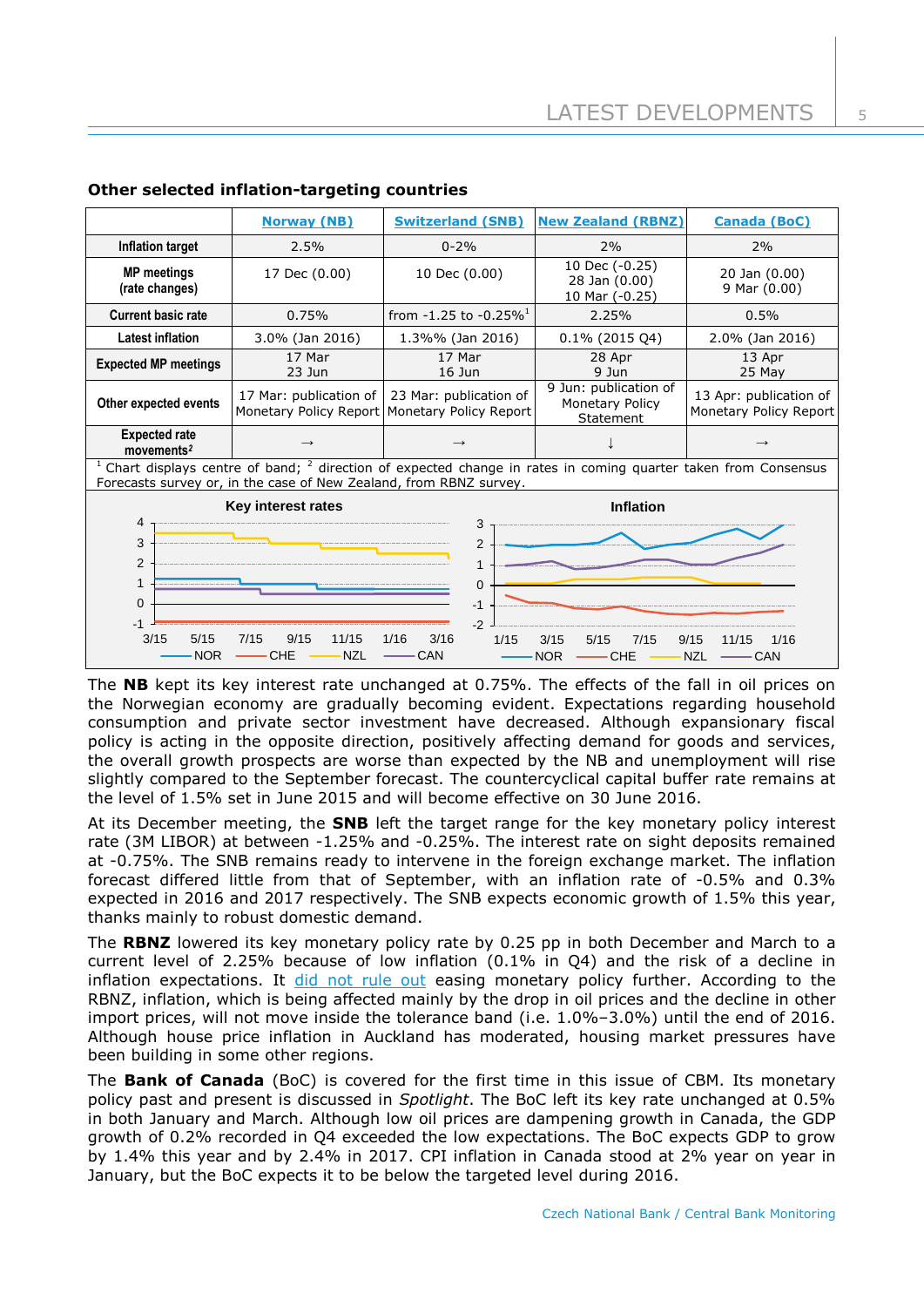# **2. NEWS**

#### **[Top Riksbank management gains instant intervention powers](http://www.riksbank.se/en/Press-and-published/Press-Releases/2016/Delegation-decision-regarding-currency-interventions/)**

At an extraordinary monetary policy meeting in early January, the Executive Board of the Riksbank entrusted to Governor Stefan Ingves, together with First Deputy Governor Kerstin af Jochnick, the power to instantly intervene in the foreign exchange market to hold down the value of the krona, without having to previously convene the board (at this unscheduled board meeting Deputy Governor Martin Flodén [entered a reservation](http://www.riksbank.se/Documents/Protokollsbilagor/Direktionen/2016/probil_dir_B_160104_eng.pdf) against the intervention decision). The decision comes in response to the strengthening of the krona and to insufficient confidence of the markets in the Riksbank's readiness to intervene, despite repeated warnings from the bank about possible action. In the [Minutes](http://www.riksbank.se/en/Press-and-published/Minutes-of-the-Executive-Boards-monetary-policy-meetings/2016/Minutes-of-Monetary-Policy-Meeting-held-on-4-January-2016/) of the January meeting, the Executive Board also expressed a high level of preparedness to take other monetary policy measures in addition to the currency interventions if necessary for inflation to stabilise around 2%.

#### **[Independent review of Riksbank monetary policy published](http://www.riksbank.se/en/Press-and-published/Notices/2016/Riksbank-welcomes-Committee-on-Finances-review-of-monetary-policy/)**

The Swedish parliament's Committee on Finance commissions an external independent review of the Riksbank's monetary policy every four years as part of the evaluation of the central bank (two reviews have been carried out so far, covering 1995–2005 and 2005–2010). In June 2014, the Committee commissioned a third review from Mervyn King, former Governor of the Bank of England, and Professor Marvin Goodfriend. Their analysis covers the period of 2010– 2015. At the beginning of this period the Riksbank raised interest rates in a tightening move that was later criticised. The final [report](http://www.riksbank.se/Documents/Rapporter/%C3%96vrigt/utvardering_penningpolitik_2010_2015_eng.pdf) analyses the processes leading to the Riksbank's decision and concludes that the rate increases in 2010–2011 appear not unreasonable in the light of the information available at the time and were well discussed by the Riksbank's Executive Board. The report is critical about the following period, when the Riksbank was slow to react to changing economic conditions, overly relied on forecasts produced by its own models and did not take into account the expectations of financial markets. Mounting tensions and disagreements among board members (on reconciling monetary policy with financial stability, among other things) started to spill over to the Riksbank's communication, presenting a danger to its reputation and credibility. The report also makes recommendations for remedying the situation, covering four areas: monetary policy, financial stability, accountability and organisation. As for monetary policy, the report recommends switching to the inflation target as measured by the CPIF (for an explanation of indexes, see the [December CBM\)](http://www.cnb.cz/miranda2/export/sites/www.cnb.cz/en/monetary_policy/monitoring/download/1504_cbm.pdf) and reviewing the target every ten years. Re-examining the methods for producing forecasts for both the world economy and overseas interest rates is also recommended. The report also suggests extending the Riksbank's mandate in the field of financial stability and more intense cooperation with the Swedish financial regulator, and advocates a review of the allocation of responsibility for macro-prudential policy between these two institutions, to be carried out in 2020. Improvements in the form of the minutes of board meetings and renaming and amending the structure of the Executive Board are also recommended.

# **[MNB terminates two-week deposit facility](http://www.mnb.hu/en/pressroom/press-releases/press-releases-2016/termination-of-the-two-week-deposit-to-complete-the-reform-of-the-mnb-s-policy-instruments)**

The MNB completed its programme of reform of its monetary policy instruments launched in 2014 and decided to terminate its two-week deposit facility by the end of April 2016. The former main instrument, replaced in September 2015 by a three-month facility (see the [June](http://www.cnb.cz/miranda2/export/sites/www.cnb.cz/en/monetary_policy/monitoring/download/1502_cbm.pdf)  [CBM](http://www.cnb.cz/miranda2/export/sites/www.cnb.cz/en/monetary_policy/monitoring/download/1502_cbm.pdf)), will be definitively eliminated from the central bank's toolset. The MNB expects that by abolishing the two-week deposit, local banks will choose to purchase an additional HUF 400- 800 billion of government bonds. The reform of monetary policy instruments is part of a Self-Financing Programme aimed at supporting banks' shift from depositing liquidity at the central bank to purchasing government securities, and therefore at reducing the nation's reliance on foreign financing of government debt.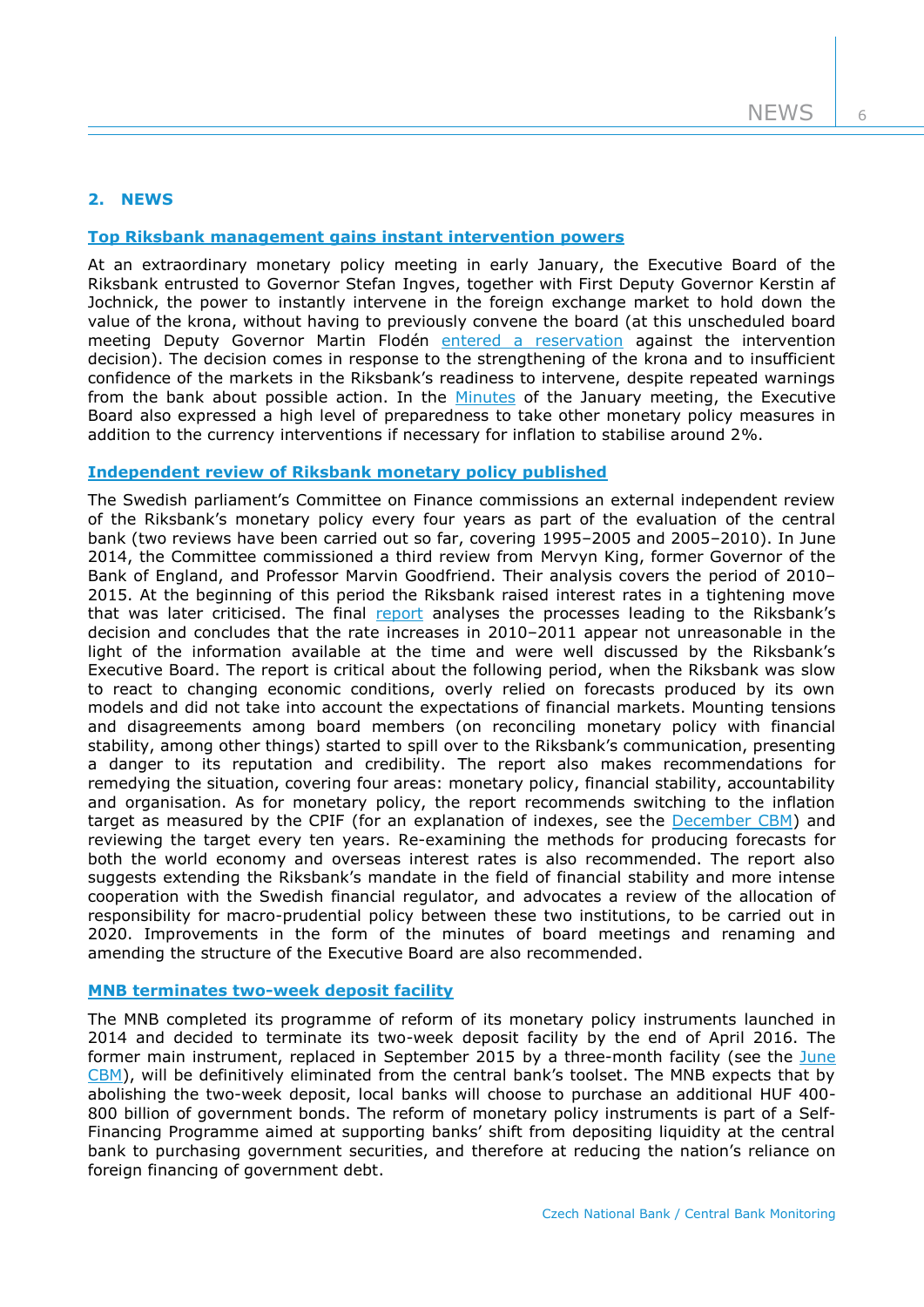#### **[Central bank of Japan adopts negative interest rates](https://www.boj.or.jp/en/announcements/release_2016/k160129a.pdf)**

In an effort to achieve its 2% inflation target, the Bank of Japan (BoJ) unexpectedly cut its key interest rate by 0.2 pp to -0.1% and did not rule out further cuts into negative territory. The decision will only affect some financial institutions' current accounts at the BoJ (the accounts were divided into three tiers, to which a positive, negative and zero interest rate are applied). The decision to introduce a negative rate was the result of a narrow 5–4 majority vote. At the same time the BoJ (again unexpectedly) chose not to expand its quantitative easing programme beyond its current level of buying Y80tn in assets a year. The BoJ also extended the time frame for reaching the 2% target from the end of 2016 to at least mid-2017 with reference to falling oil prices. Several days later, BoJ Governor Haruhiko Kuroda stressed in a [speech](http://www.bis.org/review/r160204a.pdf) that there is no limit for the BoJ's monetary easing. He tried to dispel possible doubts that the central bank may be reaching a limit to its asset purchases due to an asset shortage (concern about creating such an impression was also one of the reasons for some of the BoJ board members voting against the adoption of negative rates so soon after the introduction of quantitative easing).

#### **Central bankers hold [symposium on ultra-low interest rates](https://www.banque-france.fr/en/economics-statistics/research/seminars-and-symposiums/symposium-a-loccasion-du-depart-de-christian-noyer-banque-de-france-et-banque-des-reglements-internationaux.html)**

In honour of Christian Noyer, after his long service as Governor of the Banque de France (BDF) and Chairman of the Bank for International Settlements (BIS), the BdF and the BIS coorganised a *farewell symposium* of central bank leaders and other officials in Paris in January. The participants discussed the ultra-low interest rates and related challenges for central banks. Apart from Noyer, the speakers and discussants included his successors François Villeroy de Galhau, BdF Governor, and Jens Weidmann, BIS Board Chair, and also Stanley Fischer, Vice Chair of the US Federal Reserve Board, Haruhiko Kuroda, BoJ Governor, Peter Praet, Executive Board Member of the ECB, Mark Carney, BoE Governor, and Christine Lagarde, Managing Director of the IMF. Among other things, the speakers expressed caution over sudden changes to inflation targets (de Galhau, Noyer, Fischer), raised concerns about the way low rates are forcing banks to adapt in unpredictable ways (Carney) and warned against risks stemming from financial markets being pushed into new forms (Noyer – Exchange Traded Funds, ETFs).

#### **Bank of Korea sets [inflation target at 2% for three forthcoming years](http://www.bok.or.kr/contents/total/eng/boardView.action?boardBean.brdid=17492&boardBean.rnum=41&menuNaviId=634&boardBean.menuid=634&boardBean.cPage=5&boardBean.categorycd=0&boardBean.sdt=&boardBean.edt=&boardBean.searchColumn=&boardBean.searchValue=)**

The central bank of South Korea (BoK) has set its inflation target for 2016–2018 as a fixed point of 2%, as measured by the year-on-year change in the consumer price index. The inflation target for 2013–2015 was defined as a target range from 2.5% to 3.5%. Before that, the BoK had used midpoints of target ranges (see the [overview by](http://www.bok.or.kr/broadcast.action?menuNaviId=1612) the BoK).

#### **[Danish central bank raises deposit rate](https://www.nationalbanken.dk/en/pressroom/Pages/2016/01/DNN201623357.aspx)**

At the start of January, Danmarks Nationalbank (DNB) raised its interest rate on certificates of deposit by 0.1 pp to -0.65% in a rare step taken independently of action by the ECB, with which it usually moves in lockstep (the ECB cut its deposit rate at its December 2015 meeting). The aim of Danish monetary policy is to maintain a fixed-exchange-rate policy vis-àvis the euro by setting monetary policy interest rates relative to those of the ECB, and in the short term by intervening in the foreign exchange market. The DNB's decision follows nine consecutive months of interventions to bolster the krone, which resulted in fall in the bank's reserves. The January interest rate rise slightly reduced the need for further interventions.

# **[Monetary Policy Council of Polish central bank works in new composition](http://www.nbp.pl/homen.aspx?f=/en/onbp/organizacja/rada.html)**

The six-year mandates of eight of the ten members of the Monetary Policy Council of the Polish central bank ended this quarter. Seven of the members have been replaced so far. As they are appointed by both houses of parliament and the president, the choice is in the hands of the ruling PiS party as it exercises a dominant influence over both chambers. The mandate of the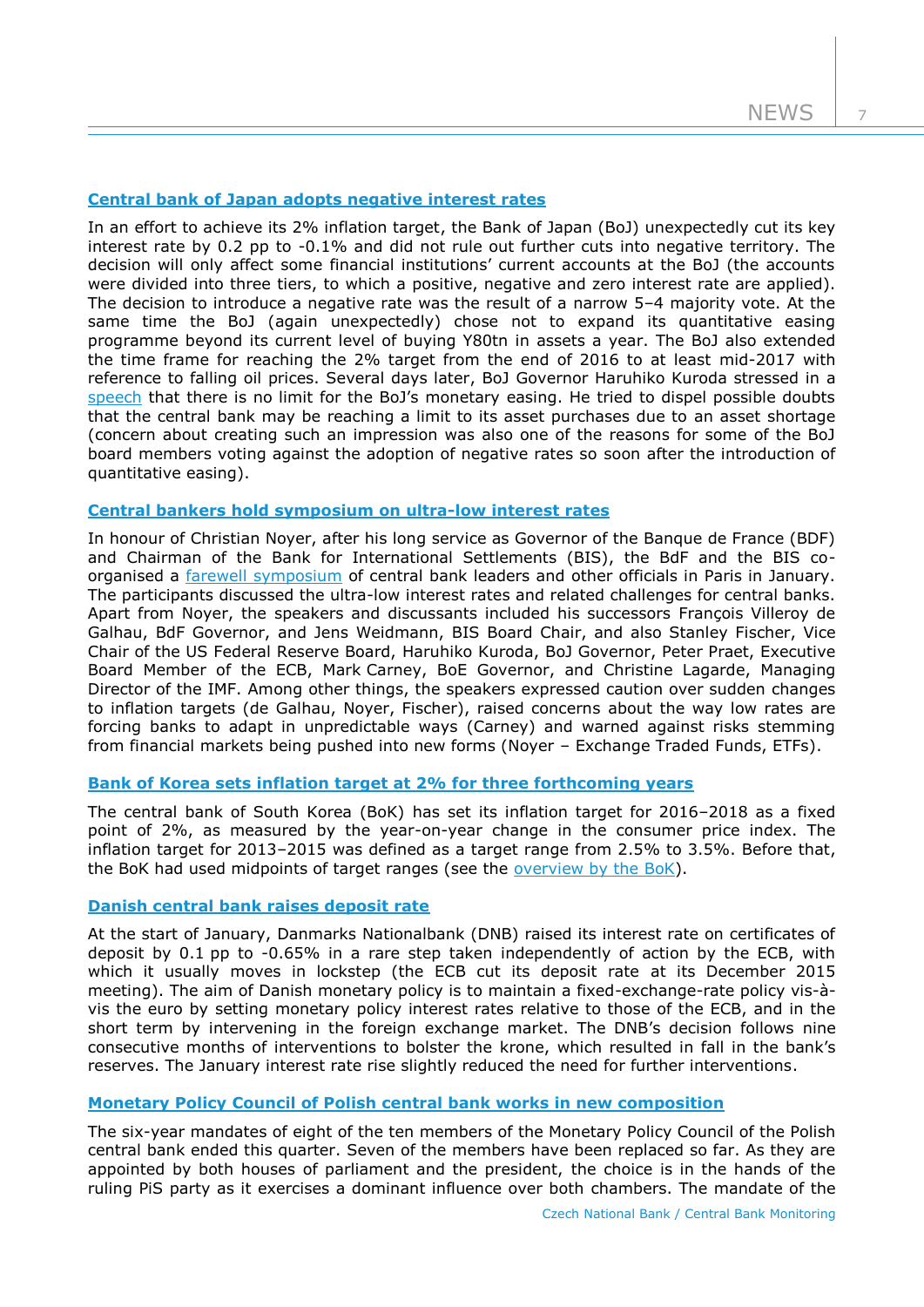current NBP governor Marek Belka expires in June. In March he was nominated by the Polish government as a candidate for president of the European Bank for Reconstruction and Development (EBRD). According to media [information,](http://www.thenews.pl/1/12/Artykul/242876,Ratesetter-‘to-take-over-as-Polish-central-bank-chief’) Adam Glapinski, a former MPC member who was recently [appointed](http://www.nbp.pl/homen.aspx?f=/en/aktualnosci/2016/2016-03-01.html) to the NBP's Management Board, could succeed Belka as governor.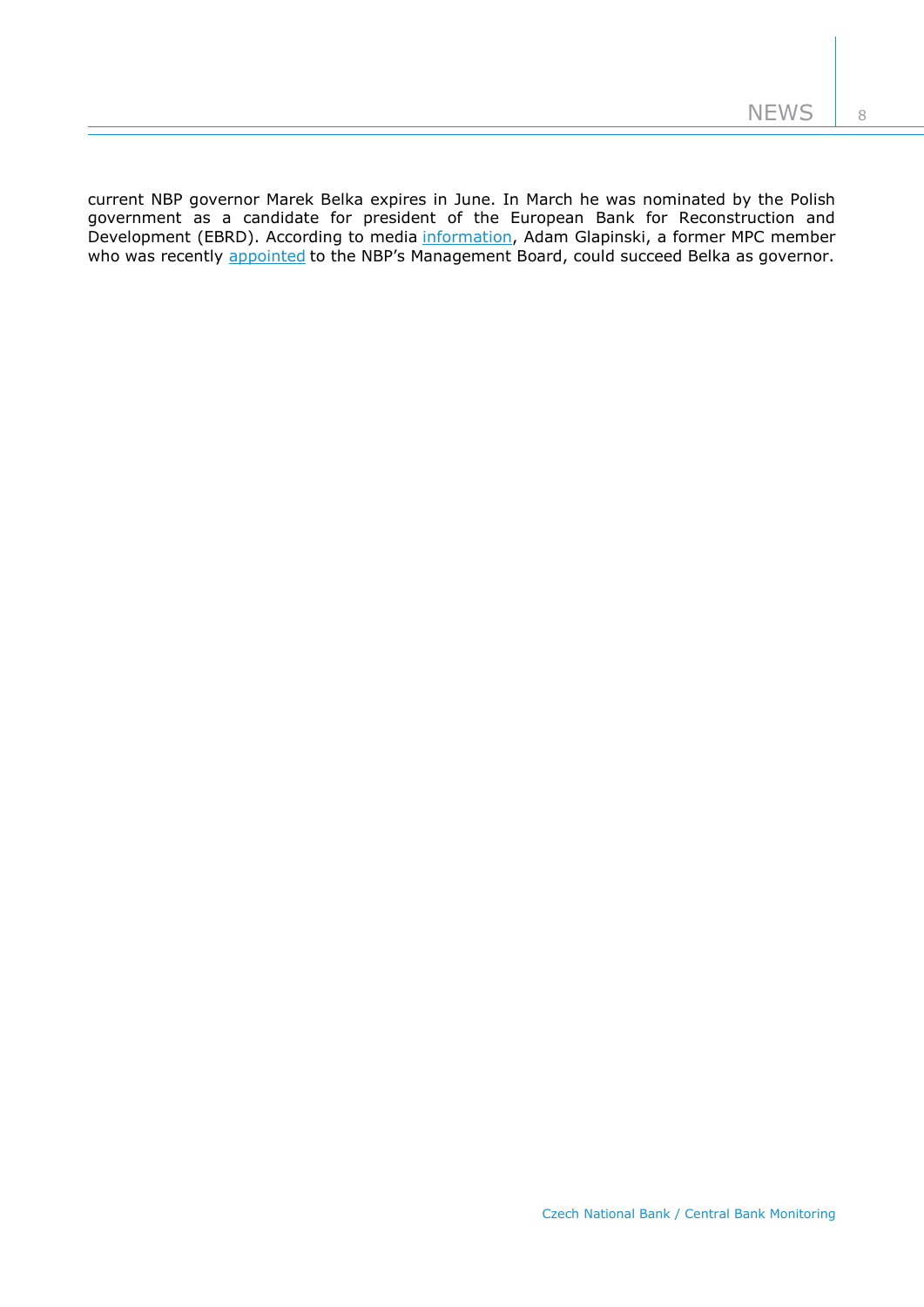#### **3. SPOTLIGHT: CANADIAN MONETARY POLICY PAST AND PRESENT**

*Starting with this issue of CBM, our introductory review of the latest monetary policy developments at selected central banks includes the Bank of Canada (BoC). Like the Czech National Bank and some other central banks regularly monitored in this publication, the BoC targets inflation in a relatively small and open economy with strong ties to a large trading partner. In* Spotlight *we therefore present the Bank of Canada and its monetary policy and history and take a look at the challenges the BoC faces at present.*

Canada is a federation consisting of ten provinces and three territories. With an area of almost 10 billion square kilometres it is the second-largest country in the world, but its population is only 35 million. Canada's GDP amounted to around USD 1,785 billion in 2014 (for comparison, the GDP of the USA, Canada's main trading partner, was USD 17,420 billion the same year).<sup>1</sup> Canada is a relatively open economy with developed foreign trade: both exports and imports account for about one-third of GDP. The USA is the recipient of 77% of its exports and the supplier of 54% of its imports (Canada's other major trading partners are the EU and China, each accounting for about 10% of both exports and imports).<sup>2</sup> Canada is thus strongly affected by external developments, in particular those in the USA. Unlike other advanced countries, it has a well developed primary sector, particularly the logging and oil industries. It is a net exporter of oil, which, together with oil-related products, accounts for about one-third of its total exports.

#### **A brief history**

The central bank law [\(Bank of Canada Act\)](http://www.bankofcanada.ca/wp-content/uploads/2010/07/act_loi_boc_bdc.pdf) was adopted in 1934 and the Bank of Canada (BoC) opened its doors in March 1935. Originally a privately owned institution, it was nationalised in 1938. All its shares are held by the Canadian Ministry of Finance (on behalf of the Queen of the United Kingdom, as Canada is part of the Commonwealth).

Since then, the BoC's mandate has been "to conduct monetary policy in a way that promotes the economic and financial well-being of Canadians". The BoC's specific monetary policy objective is to preserve the value of the national currency by maintaining price stability, i.e. by keeping inflation low, stable and predictable, and thus contribute to creating a stable economic environment and encourage long-term investment, job creation and greater productivity.

Canada decided to exit the Bretton Woods fixed exchange rate system in 1950, as the BoC and the government were unable to ward off post-war growth in inflationary pressures, which continued into the late 1940s. Canada became the only major world economy to introduce a floating exchange rate, whose appreciation was meant to prevent excessive capital inflows and reduce inflationary pressures. In the second half of the 1950s, the BoC additionally introduced restrictive monetary policy with the aim of curbing high inflation. Inflation then dropped below 1%, but the economy started to slow and the unemployment rate increased. This eventually resulted in the government dismissing the BoC governor in 1961. The public controversy over his dismissal and verbal interventions by the government led to a sharp depreciation of the Canadian dollar in 1962 and to Canada's return to the Bretton Woods system. Canadian monetary policy operated under a fixed-rate exchange rate regime until 1970. After the collapse of the Bretton Woods system the BoC's efforts to contain inflation tended to be reactive, depending on the government's fiscal activities.

In 1975 the BoC decided to introduce money targeting in response to high and volatile inflation. However, the relation between M1 and inflation, on which this regime was based, gradually weakened, partly due to the many financial innovations being introduced at that time, and monetary policy did not produce the desired results. The BoC abandoned this regime

1

 $1$  World Bank.

<sup>2</sup> WTO, September 2015.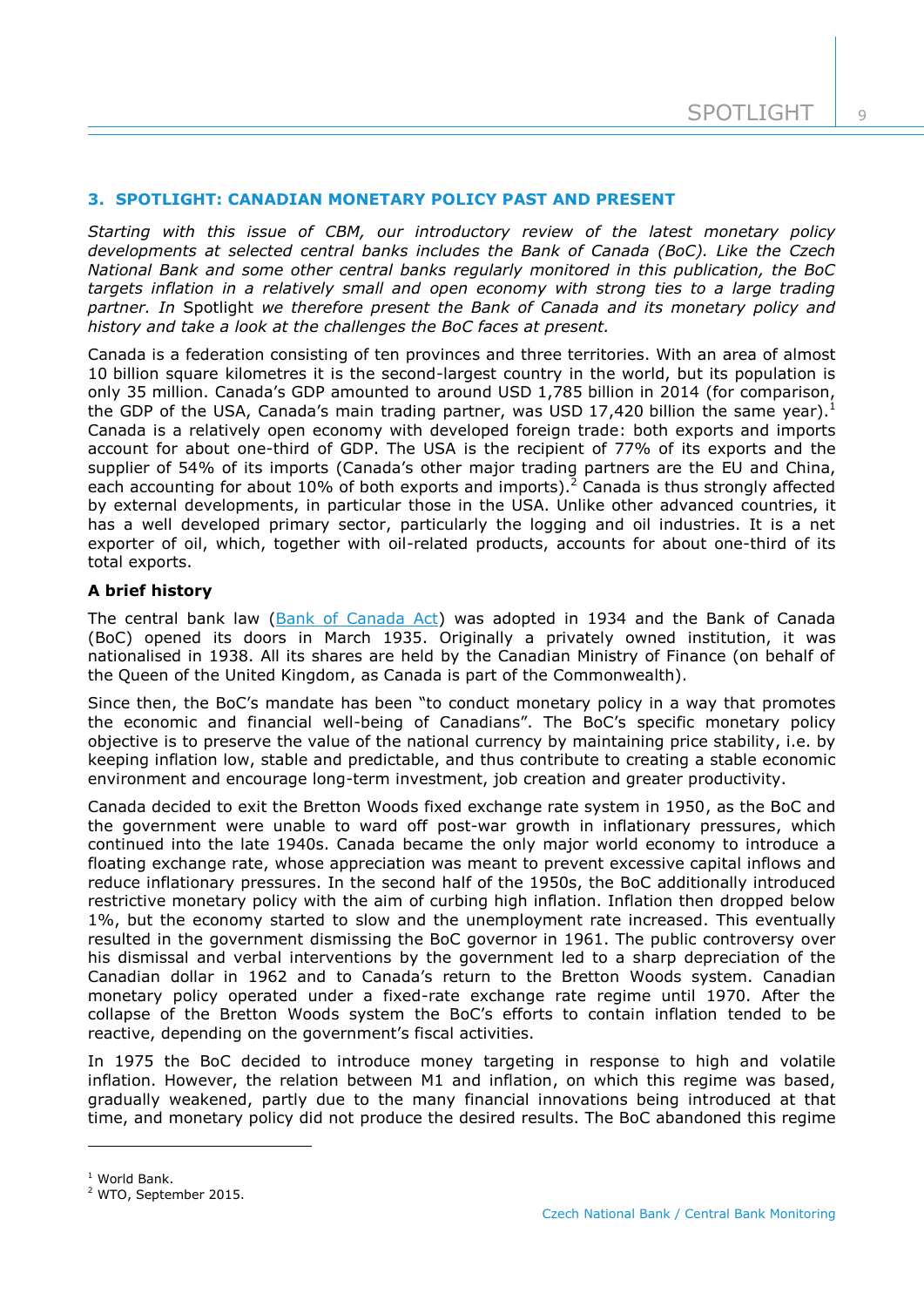in 1982 without replacing it with another formal one, and its monetary policy was hard for the market to read until the start of the 1990s.

# **The current inflation targeting regime**

Things changed on 26 February 1991, when the BoC governor and the Canadian minister of finance jointly [announced](http://www.bankofcanada.ca/wp-content/uploads/2011/12/bocreview-mar1991.pdf)

an inflation targeting regime. This made Canada the second country in the world after New Zealand to introduce this modern regime. The aim was to gradually reduce inflation as measured by the consumer price index from a low initial level of around 5% to 2% by 1995. Since 1995, the target has been 2% with a control range of 1 pp on either side. Inflation went down and then stabilised

1



after the target was announced and has been fluctuating around 2% ever since. Its variability has decreased by about two-thirds compared with the 1970s and 1980s. Inflation expectations also started to converge towards 2% as the credibility of the inflation target grew.



The targeted variable is inflation measured as year-on-year growth in the consumer price index (CPI), which was identified as the most relevant estimate of the cost of living. Besides the CPI, the bank also monitors a set of core inflation measures that better capture longterm inflation trends. The main measure, which currently serves as an operational guide for monetary policy-making, is the CPIX, i.e. the CPI stripped of its most volatile components (fruit, vegetables, fuels, intercity transport, tobacco products and mortgage interest) and the effect of changes in indirect taxes. $3$ 

The main monetary policy tool used by the BoC is the policy interest rate, which, since 2001, has been the Target for the Overnight Rate (i.e. the market interest rate at which commercial banks borrow and lend overnight funds among themselves, referred to as the "O/N target" in the rest of this text). The O/N target lies at the centre of an operating band whose upper limit is the Bank Rate (the lending rate at which the BoC provides one-day loans to banks) and

 $3$  The definitions of the core inflation measures can be found on the BoC website – see

<http://www.bankofcanada.ca/rates/indicators/capacity-and-inflation-pressures/inflation/>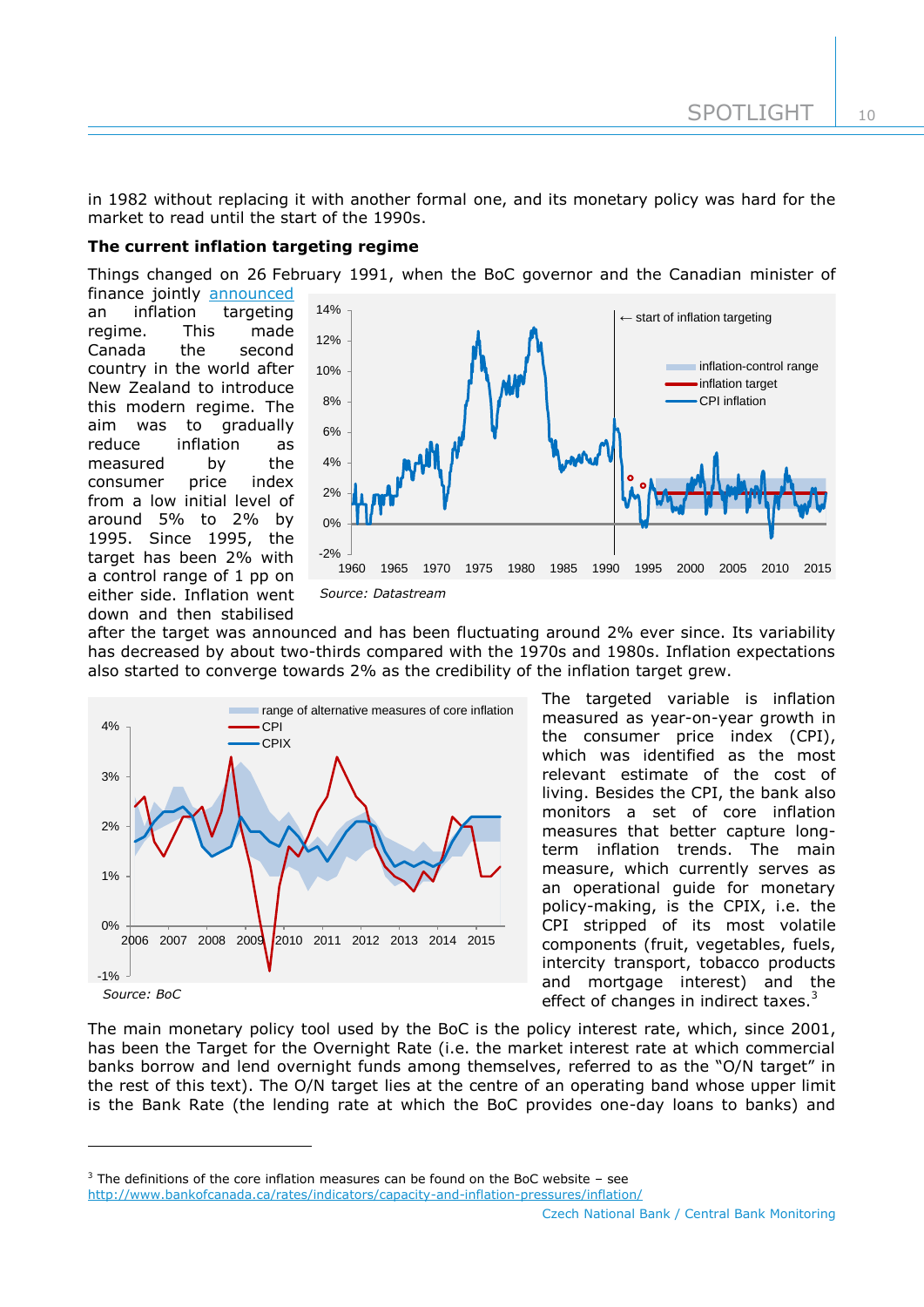whose lower bound is the BoC's deposit rate.<sup>4</sup> The market interest rate moves within this band, which is 0.5 pp wide under standard conditions.<sup>5</sup> The O/N target is internationally comparable with, for example, the Federal Reserve's target range for the federal funds rate and the Swiss National Bank's target range for the Libor.

Since December 2000, changes in the key interest rate have been announced at monetary policy meetings on eight fixed dates each year (before then there were no fixed dates for the meetings, nor were their dates announced in advance by the BoC). The BoC's Monetary Policy Report is published after every second meeting (i.e. four times a year).

The BoC's monetary policy is forward-looking, given that monetary policy transmission takes about six to eight quarters. However, in an environment of strong and persistent economic shocks the BoC can flexibly

-



shorten or extend the monetary policy horizon, as it has done several times.

An important role in Canada's monetary policy and economic developments is played by the flexible exchange rate, which helps its open economy to cope with external shocks. The Canadian dollar is weakening at present, mainly because of the fall in oil prices and the appreciation of the US dollar against other currencies, which is considered to have a stimulating – and in the given situation therefore stabilising – effect on the Canadian economy.

# **BoC monetary policy during the crisis and reaching the lower bound on interest rates**

In the global financial and economic crisis the BoC provided a monetary stimulus to the economy by lowering its key monetary policy rate to the effective lower bound of 0.25% in April 2009. At the same time, in its [Monetary Policy Report](http://www.bankofcanada.ca/wp-content/uploads/2010/03/mpr230409.pdf) it identified other potential monetary policy instruments that it could use in a low interest rate environment. They included forward guidance (statements about the future path of interest rates containing elements of a commitment), quantitative easing (in the form of purchases of financial assets by the central bank) and credit easing. Unlike other central banks (the Fed and the Bank of England), however, the BoC ultimately did not adopt measures such as quantitative easing, instead only applying forward guidance by making a verbal commitment to preserve the monetary policy parameters until mid-2010 depending on the inflation outlooks. This measure turned out to be sufficient for easing monetary policy. The bank also extended the horizon at which inflation was expected to return to the 2% target to more than two years. Market confidence in the BoC

<sup>4</sup> Before 2001, the BoC's key monetary policy rate was the Bank Rate. In the mid-1990s, however, the BoC began shifting emphasis to the O/N target, moving within a 50 bp operating band with the Bank Rate as its upper bound. With the advent of the Large Value Transfer System (LVTS) – an interbank payment settlement system regulated and supervised by the BoC – in February 1999, the O/N target was defined as the midpoint of the operating band. In May 2001 the BoC began using the O/N target as its key interest rate, with the Bank Rate and the deposit rate being set automatically after its announcement.

<sup>&</sup>lt;sup>5</sup> In exceptional circumstances when the O/N target was at very low levels – as happened, for example, in April 2009, when the target reached its effective lower bound (ELB) of 0.25% – the operating band was narrowed to 0.25 pp, with the O/N target forming its lower bound, equal to the deposit rate; the Bank Rate was then 0.5%. In December 2015 the ELB was set at around -0.5% following the experience of foreign banks with negative interest rates. At present the operating band is again 0.5 pp and the O/N target is 0.5%.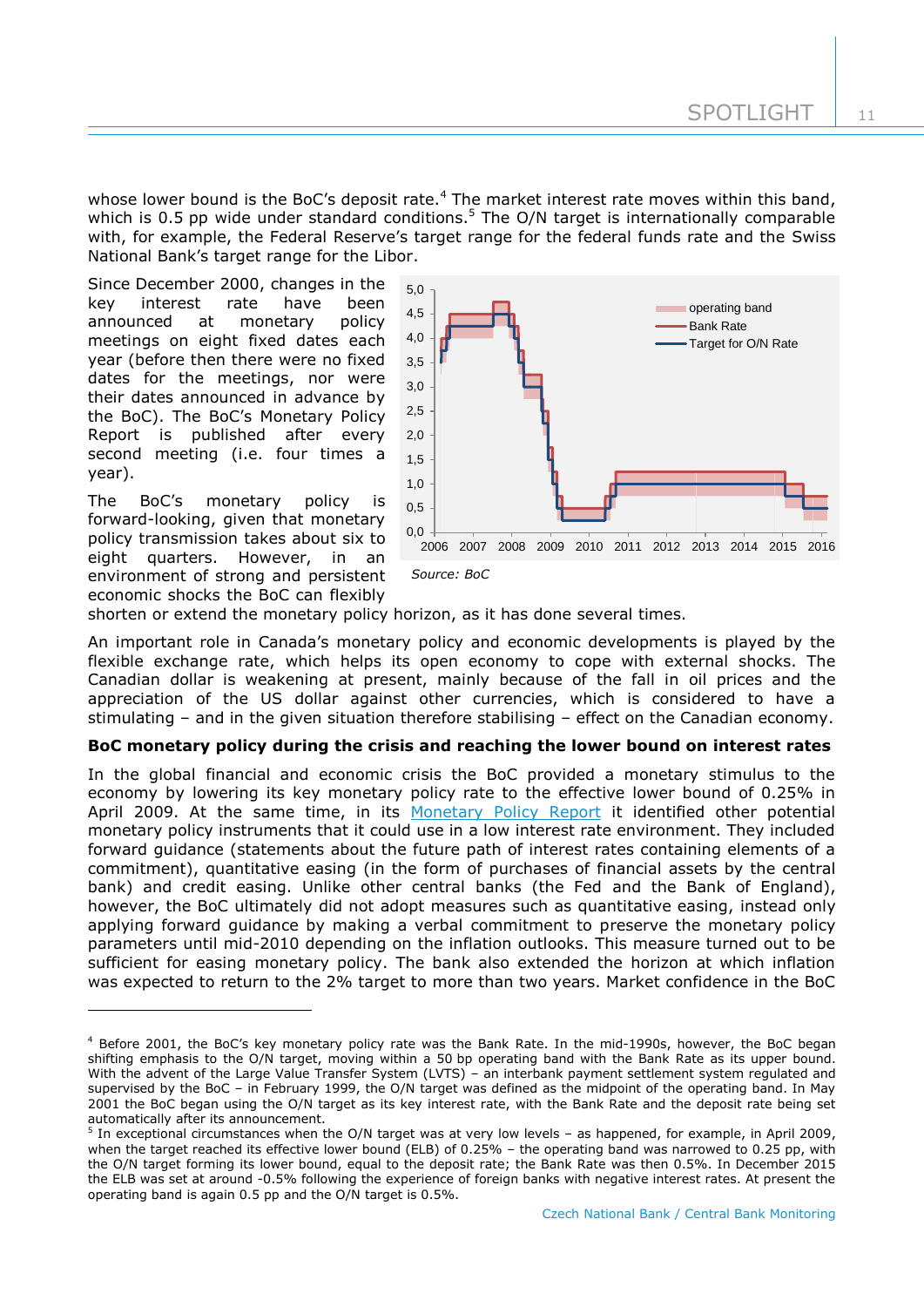remained firm during the crisis thanks to its transparency and credibility. This was reflected in the stability of inflation expectations, which remained anchored at 2%.

In December 2015 the BoC [added](http://www.bankofcanada.ca/wp-content/uploads/2015/12/framework-conducting-monetary-policy.pdf) negative policy rates to its suite of applicable monetary policy instruments. On the basis of experience abroad and its own analyses, it lowered the theoretical value of the effective lower bound for the O/N target from 0.25% to approximately -0.5%. The BoC also mentioned the possibility of boosting bank lending to particular sectors of the economy using specialised facilities. The use of negative interest rates remains only a theoretical option for the time being; at present (March 2016), the O/N target is 0.5%, the deposit rate 0.25% and the Bank Rate 0.75%.

#### **Regular renewal of the inflation target and related research**

The specific features of Canadian inflation targeting include regular renewal of the inflation target in a joint statement issued by the BoC and the Canadian government. The target has been renewed every five years since the regime was introduced.

The first renewal took place in December 1993 in connection with the appointment of the new governor. The 2% inflation target with a control range of  $\pm 1\%$  was extended until the end of 1998. In 1998, the 2% target was renewed for another five years (i.e. until the end of 2001) on the grounds that economic developments in a low inflation environment must be further monitored before the target can possibly be changed. In 2001, 2006 and 2011 the inflation target was kept unchanged for the next five years. At the end of this year, the BoC and the government are to decide on the target for the next five years.

Along with renewal of the inflation target, the BoC has since 2001 also been publishing answers to selected monetary policy questions of the given period on its website, accompanied by relevant research papers. In November 2014, BoC Deputy Governor Agathe Côté presented the latest research and policy topics, which include the appropriateness of increasing the inflation target, further questions on the relationship between monetary policy and financial stability and the possibility of changing the main guide for core inflation, as represented by CPIX at present. The relevant research is already available on the BoC's website. The questions are still being debated and the answers will be presented when the inflation target is renewed at the end of this year.

# **Current challenges**

In addition to the functioning of monetary policy in a low interest rate environment and the relationship between monetary policy and financial stability, the current challenges facing Canadian monetary policy include the impact of falling commodity prices, a topic particularly relevant to Canada since it ranks among the major producers and net exporters of oil.

In the period of rising oil prices between 2001 and 2014, resources in the Canadian economy were redirected into industries focusing on oil and oil products. As oil prices started to decline, there were major shifts in labour and capital in the opposite direction between provinces and sectors. In the first phase of the oil price shock, oil sectors recorded a slowdown in growth, a drop in investment and growth in unemployment. The slowdown then spilled into other sectors. In this phase the BoC surprised the markets by cutting rates by 0.25 pp in January 2015, citing concerns about the sharp drop in oil prices in the previous six months, slower economic growth in Canada than in other countries and a decreasing inflation outlook. In July 2015, the BoC lowered the rate by a further 0.25 pp, referring, among other things, to faltering growth in China accompanied by a drop in prices of commodities that are important to Canada's exports.

The unexpected rate cut in January dealt a blow to the markets' confidence in Governor Stephen Poloz, who took over the helm of the BoC in June 2013 (succeeding the highly regarded Mark Carney, who was named BoE governor as of June 2013), since Poloz had not signalled any such change in interest rates before the policy meeting. Given that no minutes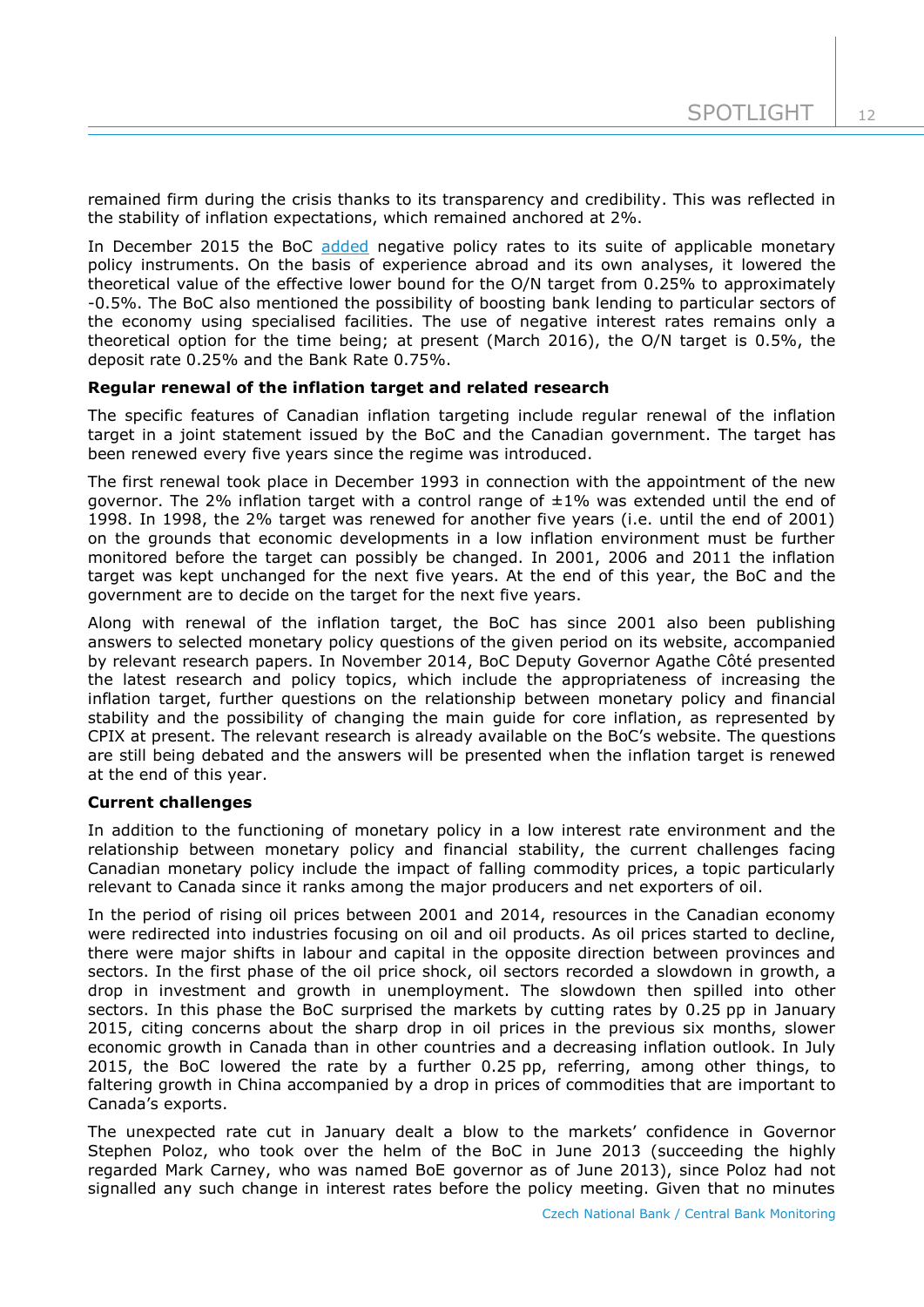from the BoC's monetary policy meetings are released and the final rate decision is not taken by vote but reached by consensus, the markets were unable to work out whether the rate cut was a sudden individual decision by Poloz responding to fresh economic data that he considered important, and thus whether they were at the mercy of abrupt swings in his opinions (their concerns were summed up in the phrase "the Poloz reaction function"). However, market confidence in the BoC was restored thanks to the relative recovery of the Canadian economy.

The drop in commodity prices and consequent decline in the terms of trade resulted in the aforementioned depreciation of the Canadian dollar, which is ultimately leading to smaller losses from the decrease in dollar prices of oil (and other products), an improvement in the competitiveness of Canadian exporters and an increase in prices of imported goods. However, despite the relative improvement in the Canadian economy, its re-orientation towards sectors not related to oil extraction can be expected to continue in the coming years. The BoC has said it will closely monitor this process and continue to foster economic stability and development by applying appropriate monetary policy instruments, thereby promoting the economic and financial well-being of Canadians.